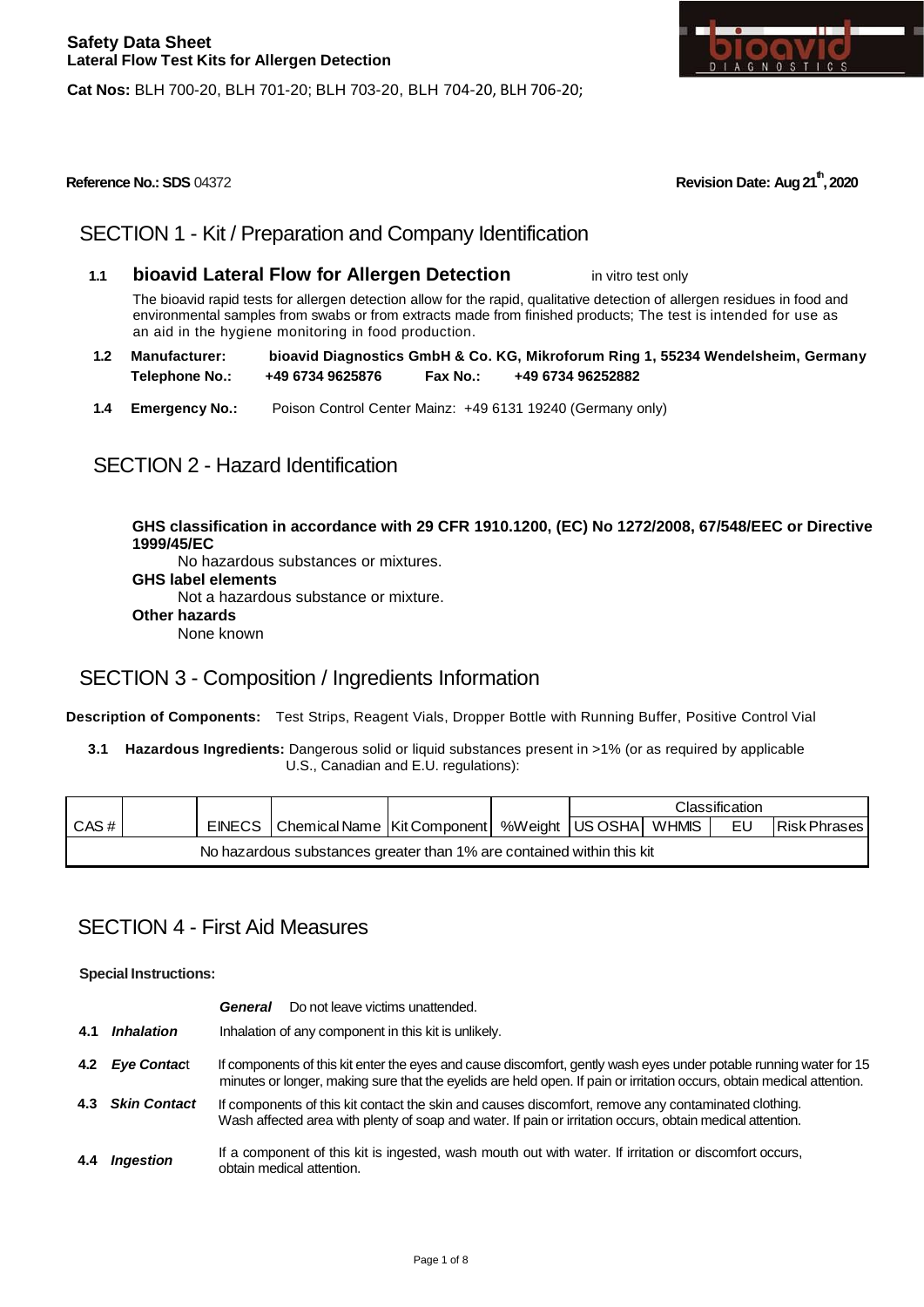



## SECTION 5 - Fire Fighting Measures

- **5.1 Extinguishing Media:** For small fires, use dry chemical, carbon dioxide, or foam.
- **5.2 Special Fire Fighting Procedures:** This material will not significantly contribute to the intensity of a fire. Use extinguishing material suitable to the surrounding fire. Utilize proper personal protective equipment when responding to any fire. Incipient fire responders should wear eye protection. Structural firefighters must wear Self-Contained Breathing Apparatus and full protective equipment. Move containers from fire area if it can be done without risk to personnel. If possible, prevent runoff water from entering storm drains, bodies of water, or other environmentally sensitive areas.
- **5.3 Unusual Fire and Explosion Hazards:** When involved in a fire, this material can decompose and produce irritating fumes and toxic gases (e.g., Carbon monoxide, Carbon dioxide).

Explosion Sensitivity to Mechanical Impact: Not sensitive under normal conditions.

Not sensitive under normal conditions.

Explosion Sensitivity to Static Discharge:

#### **5.4 Additional Considerations:**

- 5.4.1 Flash Point
- 5.4.2 Auto-ignition Temperature 5.4.3 Upper / Lower Explosion Limit Non-combustible Not available Not available
- **5.5 NFPA Ratings (see 'Definition of Terms' for explanation of numerical ratings):**

|              | bioavid Diagnostics Allergen Detection |                                                                       |
|--------------|----------------------------------------|-----------------------------------------------------------------------|
| Kits         |                                        | "Only trained and competent personnel shall                           |
| Flammability |                                        | attempt to extinguish a fire. Contact emergency                       |
| Health       |                                        | response personnel as required. Be cautious of                        |
| Reactivity   |                                        | surrounding materials that may react with the<br>extinguishing media. |

## SECTION 6 - Accidental Release Measures

| 6.1 | <b>Personal Precautions:</b>                | This kit contains materials of biological origin. Avoid personal contact. Use<br>Universal Precautions during clean-up procedures.                                   |
|-----|---------------------------------------------|----------------------------------------------------------------------------------------------------------------------------------------------------------------------|
| 6.2 | Environmental<br><b>Precautions:</b>        | No environmental hazard is anticipated provided that the material is handled and<br>disposed of with due care. Contain spill to prevent migration.                   |
| 6.3 | <b>Spill and Leak</b><br><b>Procedures:</b> | Large spills of this kit are unlikely. Utilize safety glasses, nitrile gloves, and lab<br>coat/apron when responding to spills involving the components of this kit. |

## SECTION 7 - Handling and Storage

**7.1 Handling:** As with all chemicals, avoid getting components within this kit on you or in you. Wash exposed areas thoroughly after using this kit. Do not eat or drink while using this kit. This kit should be handled only by qualified clinical or laboratory employees trained on the use of this kit and who are familiar with the potential hazards. This kit should be handled as though capable of transmitting infectious diseases. Universal Precautions should be followed when using this kit. *Not for use by the general public.*

*7.2* **Storage:** To maintain efficacy, store according to the package insert instructions.

**7.3 Specific Use:** *For in vitro diagnostic use only - Not for use by general public!*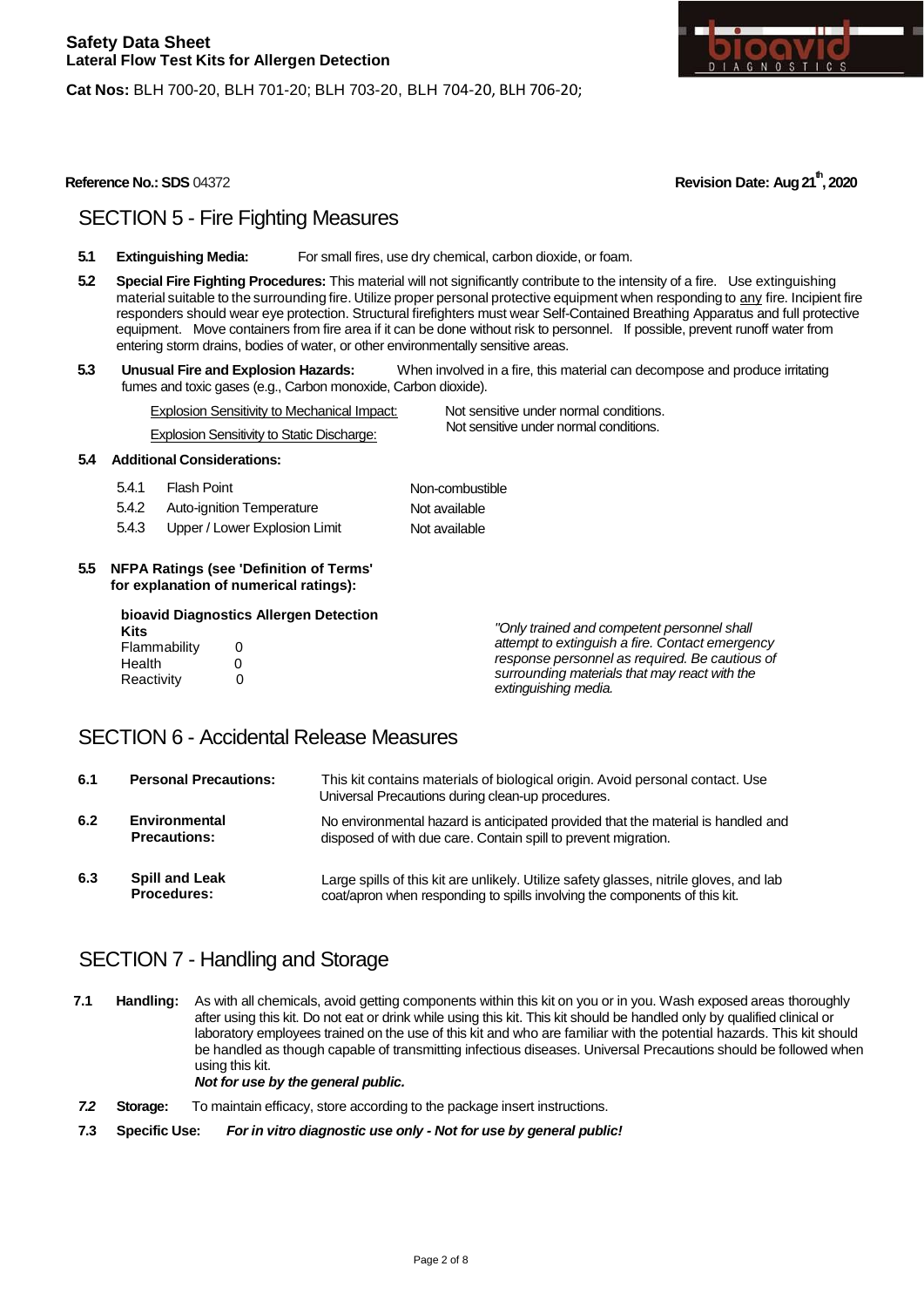

**Cat Nos:** BLH 700-20, BLH 701-20; BLH 703-20, BLH 704-20, BLH 706-20;

**Reference No.: SDS** 04372 **Revision Date: Aug 21th, 2020**

# SECTION 8 - Exposure Control and Personal Protection

- **8.1 Exposure Limits:** Not available
- **8.2 Occupational Exposure Controls:**
	- **8.2.1 Engineering Controls:**

No special engineering controls are required when working with this kit. Use with adequate ventilation to ensure exposure levels are maintained below the limits provided above.

**8.2.2 Personal Protective Equipment (PPE):**

Respiratory Protection: None needed under normal conditions of use.

Eve Contact: Safety glasses or face shield are recommended to prevent eye contact.

Hand Contact: Impervious gloves (nitrile or equivalent) should be worn to prevent hand contact.

Skin Contact: Lab Coat or similar garment should be worn.

**8.2.3 Environmental Controls:** No special environmental controls are required.

# SECTION 9 - Physical and Chemical Properties

| Characteristic                                  | <b>Reaction Vial</b><br>Positive Control Vial                         | <b>Running Buffer</b>                                                 | <b>Test Stripes</b>                                                 |
|-------------------------------------------------|-----------------------------------------------------------------------|-----------------------------------------------------------------------|---------------------------------------------------------------------|
| Boiling Point (°C)                              | Not available                                                         | Not available                                                         | Not available                                                       |
| Melting Point (°C)                              | Not available                                                         | Not available                                                         | Not available                                                       |
| <b>Specific Gravity</b>                         | Not available                                                         | Not available                                                         | Not available                                                       |
| Vapor Pressure (mm Hg)                          | Not available                                                         | Not available                                                         | Not available                                                       |
| Vapor Density ( $AIR = 1$ )                     | Not available                                                         | Not available                                                         | Not available                                                       |
| Evaporation Rate (Ether = $1$ )                 | Not available                                                         | Not available                                                         | Not available                                                       |
| pH:                                             | <b>Neutral</b>                                                        | <b>Neutral</b>                                                        | Neutral                                                             |
| Solubility in Water:                            | Soluble                                                               | Soluble                                                               | Not soluble                                                         |
| Appearance and Odor:                            | White or yellowish, turbid<br>or clear pellet; dry,<br>odorless       | Yellowish liquid buffer<br>with detergent;<br>odorless                | Test Stripes ca. 5 mm<br>wide, plastic backing,<br>white            |
| Stability                                       | Stable                                                                | <b>Stable</b>                                                         | Stable                                                              |
| Conditions to Avoid                             | Incompatible materials                                                | Incompatible materials                                                | Incompatible materials                                              |
| Materials to avoid<br>(Incompatibilities)       | None known                                                            | None known                                                            | None known                                                          |
| Hazardous Decomposition or<br><b>Byproducts</b> | Thermal decomposition<br>may release toxic fumes of<br>$CO$ and $CO2$ | Thermal decomposition<br>may release toxic fumes of<br>$CO$ and $CO2$ | Thermal decomposition<br>may release toxic fumes<br>of CO and $CO2$ |
| Hazardous Polymerization                        | None known                                                            | None known                                                            | None known                                                          |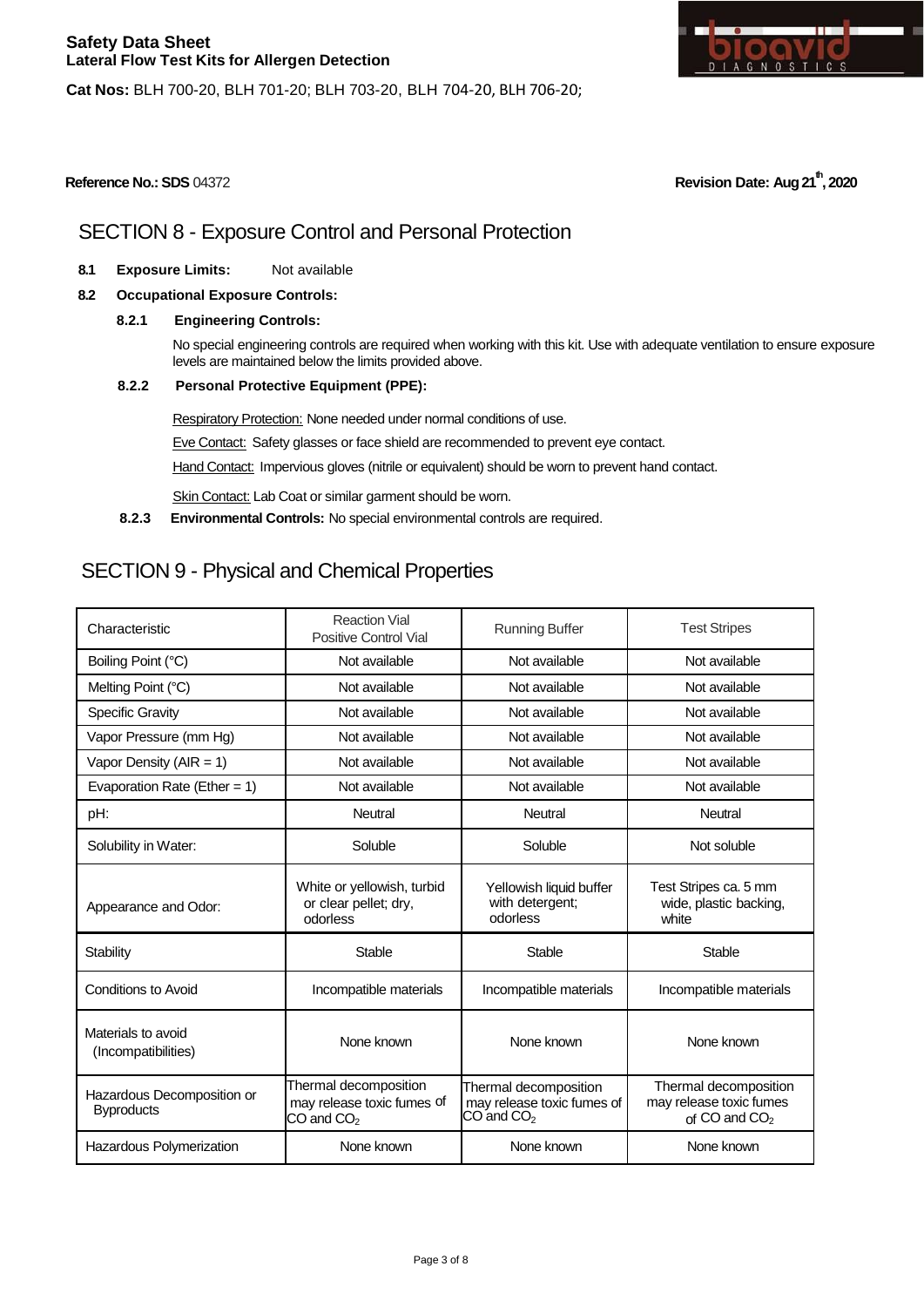

**Cat Nos:** BLH 700-20, BLH 701-20; BLH 703-20, BLH 704-20, BLH 706-20;

**Reference No.: SDS** 04372 **Revision Date: Aug 21th, 2020**

# SECTION 10 – Stability and Reactivity

**Stability:** Stable under recommended storage conditions. **Polymerization:** None under normal processing. **Hazardous decomposition products:** Thermal decomposition can lead to release of irritating gases and vapours. Carbon monoxide. **Materials to avoid:** Incompatible with strong acids and bases. Oxidising agents (strong).

## SECTION 11 - Toxicological Information

## **11.1 Toxicity Data for Hazardous Ingredients:**

There are currently no toxicity data available for the components contained within this kit.

#### **11.2 Primary Routes of Exposure:**

*Overexposures to components within this kit are not expected.* Common routes of exposure may include ingestion and eye/skin contact. Specific paths of concern for potentially infectious materials are skin puncture, contact with broken skin, contact with eyes, contact with mucous membranes and inhalation of aerosolized material.

#### **11.3 Potential Effects of Acute Overexposure, By Route Of Exposure:**

This kit contains material of animal origin and should be considered as potentially capable of transmitting infectious diseases.

INHALATION: Vapors, mists, sprays, or dusts of this kit may cause irritation to the respiratory tract.

CONTACT WITH SKIN or EYES: Contact may cause eye or skin irritation.

SKIN ABSORPTION: Skin absorption unlikely for intact skin.

INGESTION: If components of this kit are swallowed, irritation of the mouth, throat, and other tissues of the gastro-intestinal system may occur.

INJECTION: Accidental injection with components of this kit is highly unlikely. In the rare event an injection occurs, the puncture point may experience burning, reddening, and swelling in addition to the wound. Symptoms of such exposure can include those described under "Inhalation", "Contact with Skin or Eyes", and "Ingestion".

#### **11.4 Potential Effects of Chronic Exposure:**

Long-term skin or eye contact may result in dermatitis or eye irritation.

#### **11.5 Symptoms of Overexposure:**

To the best of our knowledge, the chemical, physical, and toxicological properties have not been thoroughly investigated for these kits.

#### **11.6 Medical Exposure Aggravated by Exposure:**

Persons with pre-existing skin disorders, eye problems or impaired respiratory system function can be more susceptible to health effects associated with overexposures to components within these kits.

### **11.7 Carcinogenicity:**

To the best of our knowledge, these kits do not contain any substances that are listed by ACGIH, IARC, NTP or California Prop 65.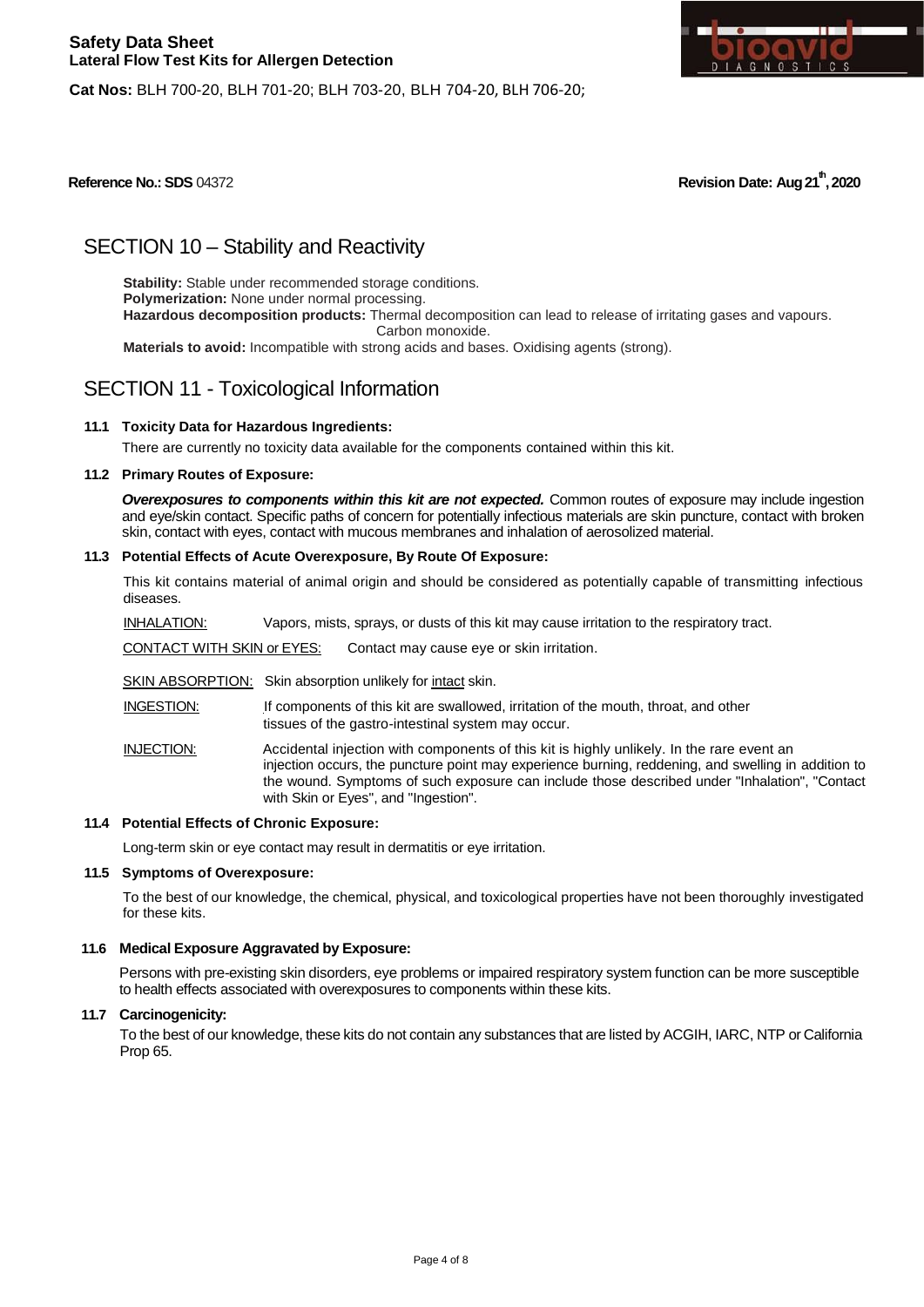

**Cat Nos:** BLH 700-20, BLH 701-20; BLH 703-20, BLH 704-20, BLH 706-20;

**Reference No.: SDS** 04372 **Revision Date: Aug 21th, 2020**

## SECTION 12 - Ecological Information

#### **12.1 Ecotoxicity - Not Available**

No adverse effects on the environment are expected from the components of these kits. There is no aquatic toxicity data for these kits at this time.

#### **12.2 Mobility**

Mobility data are not available for the components of these kits.

#### **Persistence and Degradability**

There is no persistence or degradation data for any component of these kits at this time.

#### **12.3 Bioaccumulative Potential**

There is limited potential for the components within these kits to accumulate in plant or animal systems.

## SECTION 13 - Disposal Considerations

Dispose of waste materials, unused components and contaminated packaging in compliance with country (i.e., Canada, EU, etc.), federal, state and local regulations. If unsure of the applicable requirements, contact the authorities for information.

## SECTION 14-Transport Information

## **14.1 U.S. Transportation, Canadian Transportation, and International Air Transportation**

These kits are not regulated for transport.

## SECTION 15 - Regulatory Information

#### **15.1 U.S. Federal and State Regulations**

|                                     | bioavid Lateral Flow Allergen Detection Test Kit |
|-------------------------------------|--------------------------------------------------|
| 140 CFR 355.30/355.40 - SECTION 302 | Not Listed                                       |
| 40 CFR 302.4 - SECTION 304          | Not Listed                                       |
| 140 CFR 372.65 - SECTION 313        | Not Listed                                       |

| U.S. SARA SECTION 311/312 FOR KIT: | Not applicable |
|------------------------------------|----------------|
| U.S. TSCA INVENTORY STATUS:        | Not applicable |
| OTHER U.S. FEDERAL REGULATIONS:    | Not applicable |

CALIFORNIA SAFE DRINKING WATER AND TOXIC ENFORCEMENT ACT (PROP 65): None

CALIFORNIA - 8 CCR SECTION 339 - DIRECTOR'S LIST OF HAZARDOUS SUBSTANCES: None

### **15.2 Label Information-ANSI Z129.1:** Not applicable

## ENVIRONMENTAL

## HAZARDS:

Do not discharge effluent containing components of these kits into streams, ponds, estuaries, oceans or other waters unless in accordance with the requirements of a National Pollutant Discharge Elimination System (NPDES) permit and the permitting authority has been notified in writing prior to discharge. For guidance, contact your State Water Board or Regional Office of the EPA.

#### **15.3 EU Labeling Classification:**

Not applicable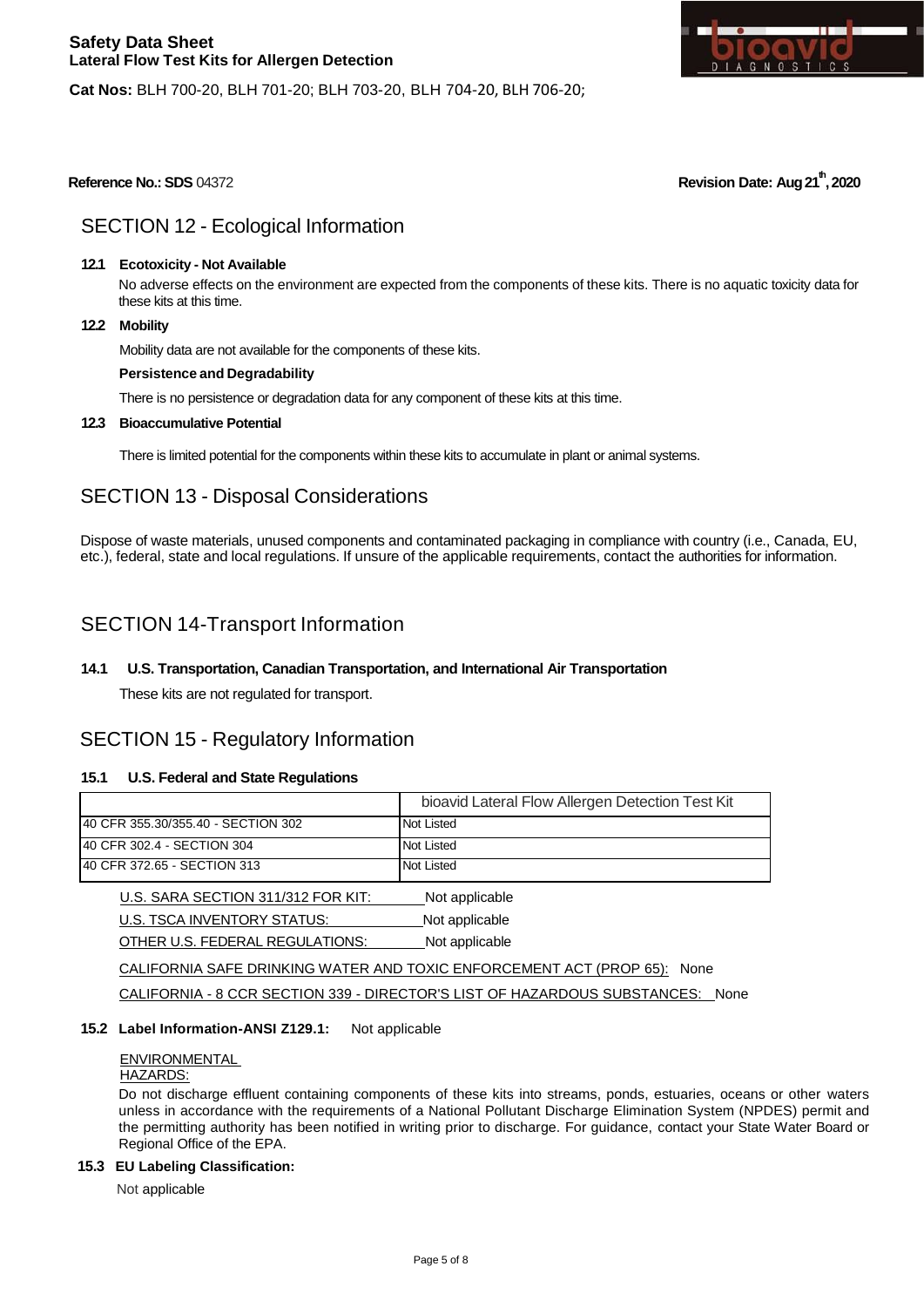π п. GNOS  $T + C$ **S** 

**15.4 Japan - Existing and New Chemical Substances (ENCS):** None

**Cat Nos:** BLH 700-20, BLH 701-20; BLH 703-20, BLH 704-20, BLH 706-20;

**15.5 Canadian Regulations:**

CANADIAN DSL/NDSL INVENTORY STATUS: The components of these kit are not listed on the DSL Inventory. CANADIAN WHMIS SYMBOLS: Not applicable

## SECTION 16 - Other Information

## **16.1 HMIS Ratings (See 'Definition of Terms' for explanation of numerical ratings): bioavid Diagnostics Lateral Flow Allergen Detection Test Kits**

| <b>Health</b>          |  |
|------------------------|--|
| Flammability           |  |
| <b>Physical Hazard</b> |  |

HMIS® ratings are based on a 0-4 rating scale, with 0 representing minimal hazards or risks, and 4 representing significant hazards or risks. The "\*" represents a chronic hazard, while the "/" represents the absence of a chronic hazard.

## **16.2 NFPA**



**Reference No.: SDS** 04372 **Revision Date: Aug 21th, 2020**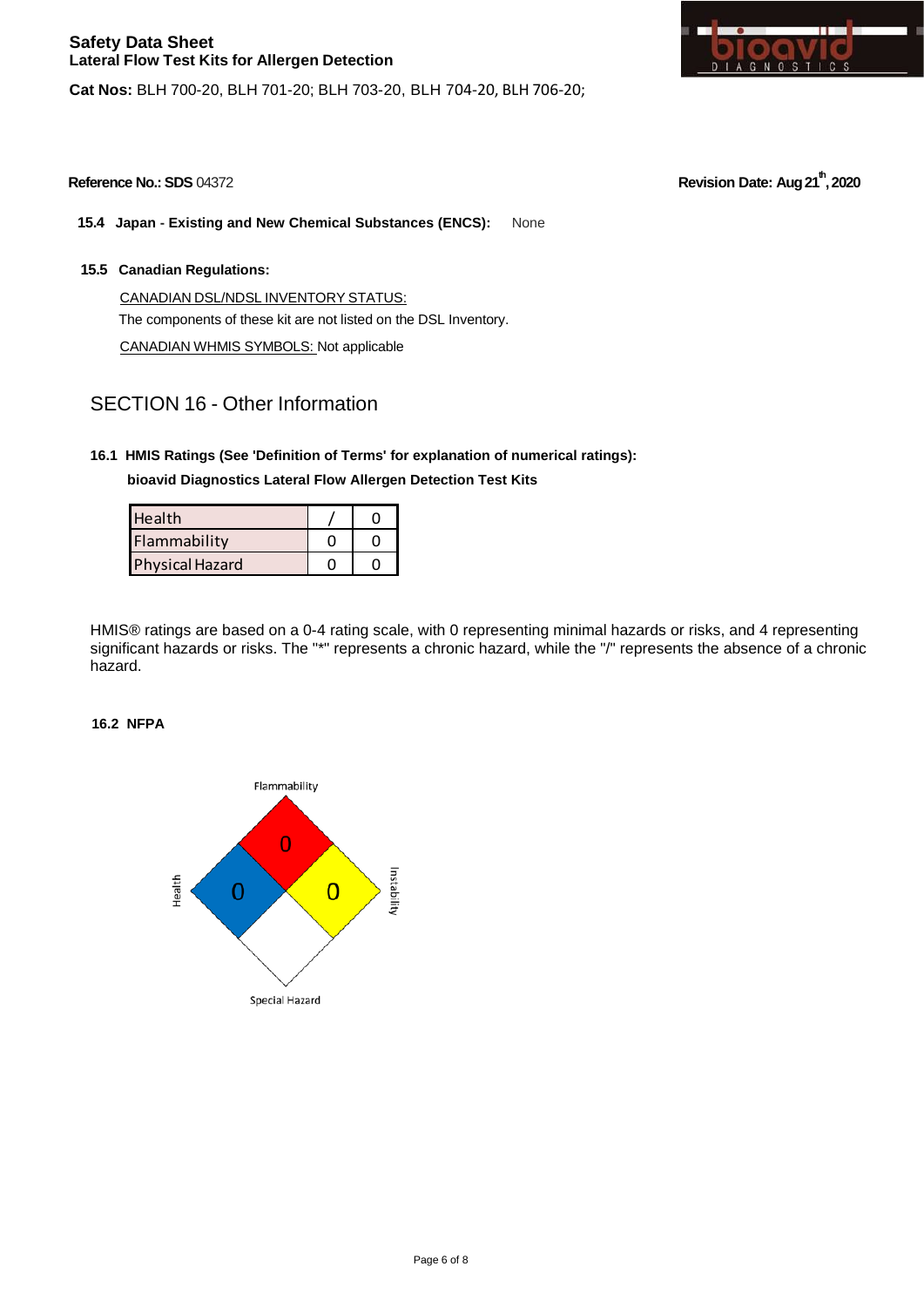



This MSDS has been prepared in accordance with ANSI Z400.1 format. Every effort has been made to adhere to the hazard criteria and content requirements of the US OSHA Hazard Communication Standard, European Communities Safety Data Sheets Directive, Canadian Controlled Products Regulations, UK Chemical Hazard information and Packaging Regulations, and UN Globally Harmonized System of Classification and Labeling of Chemicals.

The hazard ratings on this MSDS are for appropriately trained workers using the Hazardous Materials Identification System (HMIS®) or a National Fire Protection Association (NFPA) 704 Program. The ratings are estimates and should be treated as such. The hazard rating scales range from (0) minimal hazards to (4) significant hazards or risks (Refer to Definitions of Terms at the end of this MSDS). Chronic (long-term) health effects are indicated in the HMIS by an asterisk (\*). HMIS is a registered trade and service mark of the NPCA. For details on HMIS ratings visit [www.paint.org/hmis.](http://www.paint.org/hmis) For details on NFPA 704 visit [www.nfpa.org.](http://www.nfpa.org/)

**PREPARED BY: Bioavid Diagnostics GmbH &Co. KG** Mikroforum Ring 1 55234 Wendelsheim **Germany** Phone: +49 6734 9625876

The information above is provided in good faith. It is believed to be accurate and represents the best information currently available to us. However, we make no warranty of merchantability, fitness for a particular purpose or of any other type, expressed or implied, with respect to products described or data or information provided, and we assume no liability resulting from the use of such products, data or information. Users should make their own investigations to determine the suitability of the information for their particular purposes, and the user assumes all risk arising from their use of the material. The user is required to comply with all laws and regulations relating to the purchase, use, storage and disposal of the material, and must be familiar with and follow generally accepted safe handling procedures. In no event shall bioavid Diagnostics GmbH & Co. KG be liable for any claims, losses, or damages of any individual or for lost profits or any special, indirect, incidental, consequential or exemplary damages of any kind, howsoever arising, even if bioavid Diagnostics GmbH & Co. KG has been advised of the possibility of such damages.